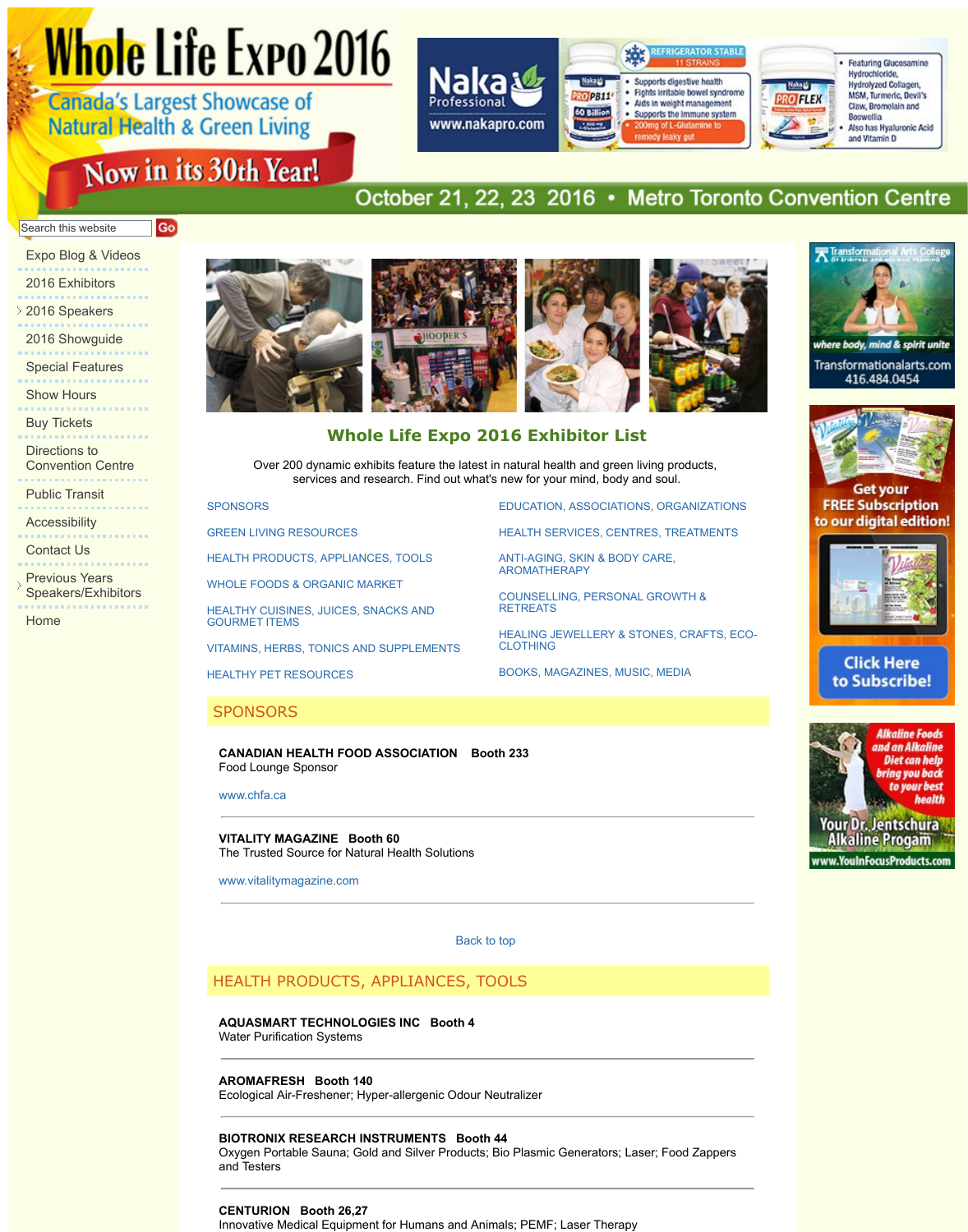# **LifeFORCE PET HEALTH Booth 117**

Pet Health Products

# **LIGHTEN UP! IN LIGHT WELLNESS Booth 105**

Light Therapy Application; In Light Wellness Systems

#### **MINERAL MEDIX CORP Booth 101**

ZeoPad, Universal Water Sorbent Purifier; ZeoLite, Line of Food Suppleme

# **Nexten Pro Inc. Booth 164**

Coco Natural Air Freshener and Minimal Insulated Bottle/Flask/Food Jar/ L

### **ORGACARE LTD Booth 169**

Himalayan Salt Lamps; Edible Pink Salt; Bathing Salt; BBQ Salt Blocks; H **Stones** 

# **PEACHTREE HEALTH FOODS Booth 167**

Kangen Machine: Making Alkaline, Anti-Oxidant, Micro-Clustered Water

## **POLARAID HEALTH INC Booth 70**

Polarization disc for enhancing the body's self-healing capability

# **QUANTUMWAVE Booth 238**

Quantum Wave Scalar Wave Laser; Lotus + Qi Fi

#### **SAUNARAY INC Booth 235,236**

Hand Crafted Medical Grade Infrared Saunas for Detoxification

#### www.saunaray.com

# **SERENITY 2000 INC Booth 254**

Magnetic Therapy Products

### **SMART LIVING MOP - UNIDEM SALES INC Booth 173** Smart Living Steam Mop PLUS & Steam Junior

# **SPECTRAHUE LIGHT & SOUND INC Booth 52**

Lumalight Transformational Tools, Training Materials; Card Reading Sessi

# **SPROUTGROWERS / ULTIMATE WELLBEING EDUCATION Booth 189**

Sprouting Starter Kit Including Mung Beans; Samples for Tasting; Tool kit f and boosting bio-availability: book, two-page summary, laser light pen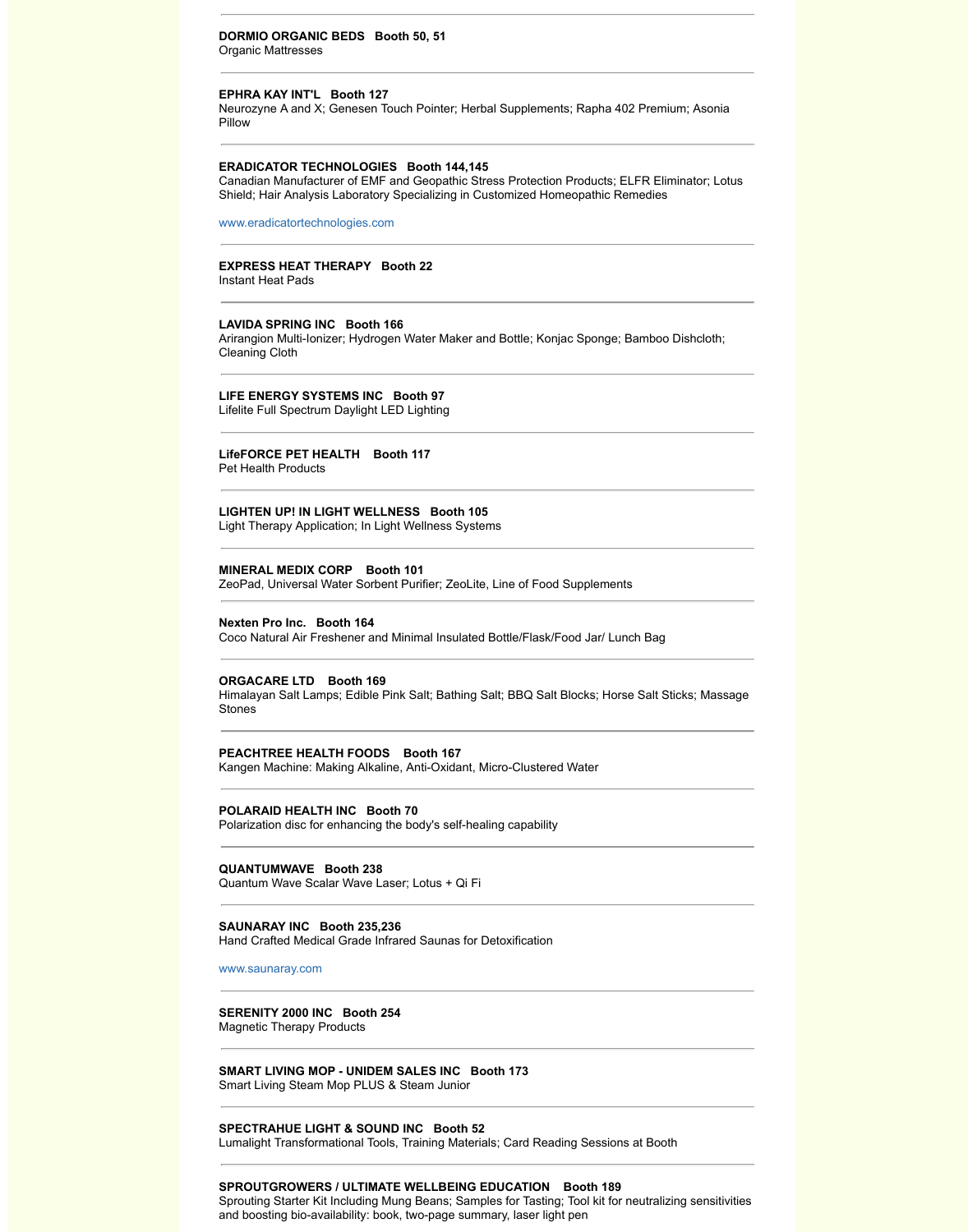## **YELLOW TREE COMPANY Booth 40** Oil Diffusers; Inhalers; Ayurvedic Incense; Essential Oil; Salt Lamps

Back to top

# WHOLE FOODS & ORGANIC MARKET

# **ACROPOLIS ORGANICS Booth 149,150** Extra Virgin Olive Oil; Mousto and Honey Balsamic Vinegars; Olives; Sea

www.acropolisorganics.com

**BROYA Booth 221** Organic Chicken Broth; Grass-fed Beef Bone Broth

**FROMAGERIE L'ANCETRE INC Booth 212** [L](http://www.upayanaturals.com/)'[ancetre Organic Chees](http://www.upayanaturals.com/)e and Butter, including New Cheeses reduced in

**GREENDALE IMPORTS Booth 142**

Coco do Vale Coconut Water; Platayuc Plantain Chips

# **HAPPY-CULTURE INC Booth 192**

Apitherapy - Bee Products and treatments for Health and Beauty

### **PENGUIN FRESH Booth 187**

Online Grocery Delivery Bringing Farm-Fresh Food to People in the City

## **THE BEE SHOP INC Booth 215**

Honey; Propolis; Royal Jelly; Bee Pollen; Bee Venom; Beeswax Candles, Balms, Skin Creams

www.thebeeshop.net

# **[THE PORTOBELLO BURG](http://www.acropolisorganics.com/)ER Booth 217**

Healthy Vegetarian Food: Mushroom Burger; Quinoa, Beet Salads; Mixed

**TRADITION MISO Booth 219** Miso; Miso Tamari

**VAN DYK'S HEALTH JUICE PRODUCTS LTD Booth 188**  Van Dyk's by Nature 100% Pure Wild Blueberry Juice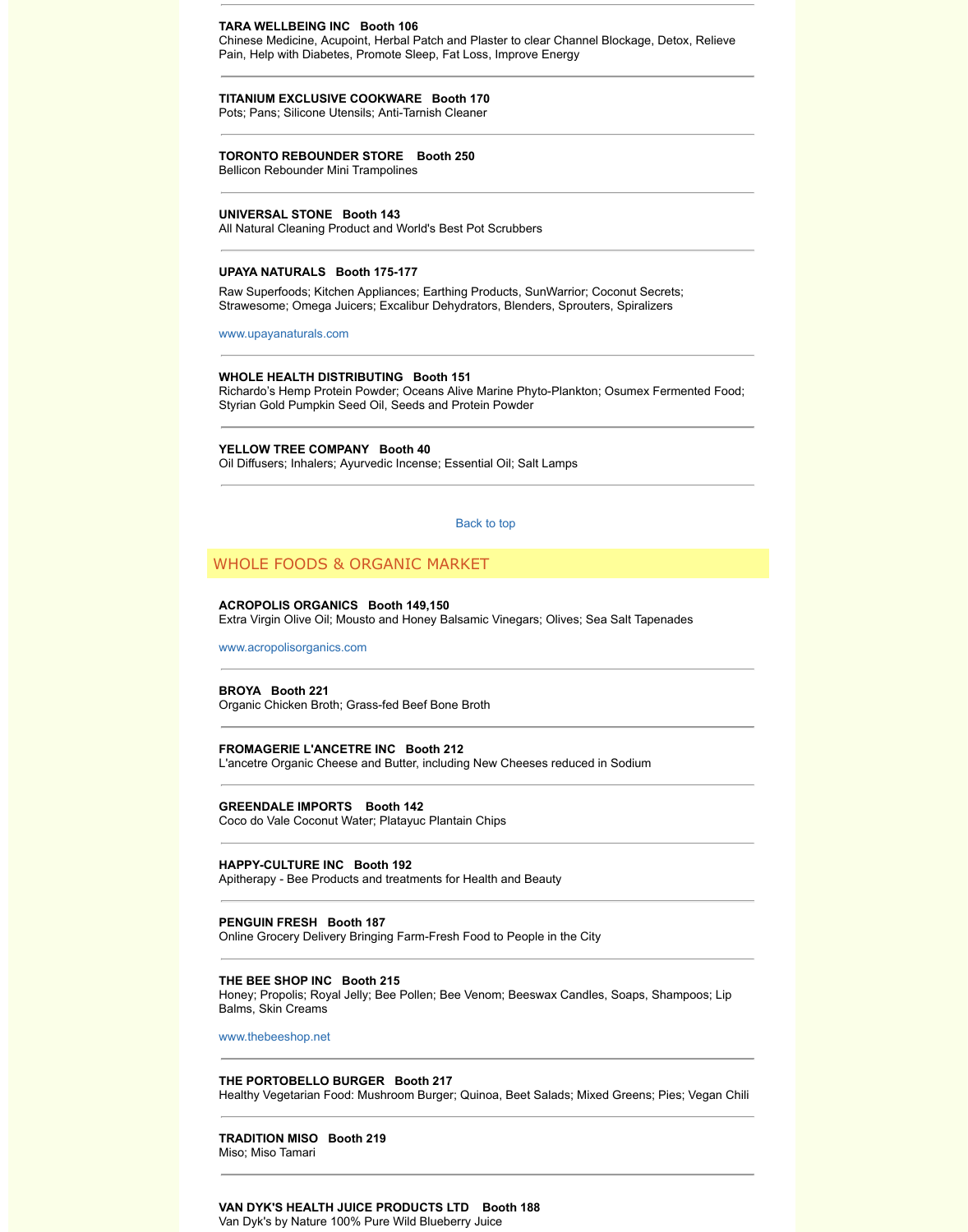## **CHOCOSOL TRADERS Booth 224**

Eating and Drinking Chocolate; Tamales; Ca[cao Power C](http://wholelifeexpo.ca/exhibitors.php#top)ookies, Fair Trad

# www.ChocoSolTraders.com

# **ECOIDEAS INNOVATIONS INC Booth 213**

Salts; Maca; Tigernuts; Coconut Sugars, Sauces & Nectars; Moringa

www.ecoideas.ca

### **FRUIT D'OR Booth 197**

Organic and GMO-Free Snacks and Dried Fruits

#### **GIDDY YOYO INC Booth 153, 154**

Raw Dark Organic Chocolate Bars; Chocolate Covered Dried Fruit; Powde ['Love Butter'](http://www.bonbites.ca/) 

#### www.giddyyoyo.com

#### **GOOD FOOD FOR GOOD Booth 210**

[Organic Ketchups swee](http://www.chasorganics.com/)tened with Dates; Indian and Mexican Organic Cooking

# **GOVINDA'S Booth 216**

Cooked Vegan Meals; Philosophical Books; Incense; Japa Beads; CDs

# **HEALTHY PLANET Booth 228,229,230**

[Kewaza; Oh My Yummies; H](http://www.chocosoltraders.com/)ealthy Crunch

# **HEARTY CATERING Booth 223**

Local and Organic Snacks and Meals; Vegan, Vegetarian and Gluten-Free

# **[MATCHA NINJA](http://www.ecoideas.ca/) Booth 193**

Organic Matcha Tea

# **NUD FUD INC / RAWFOODZ INC Booth 190**

Raw, Organic, Gluten-free Snacks (nud fud); Raw, Organic, Vegan, Gluten-(Rawfoodz)

# **NUTIVA Booth 209**

[Chocolate Hazelnut;](http://www.giddyyoyo.com/) Buttery Coconut Oil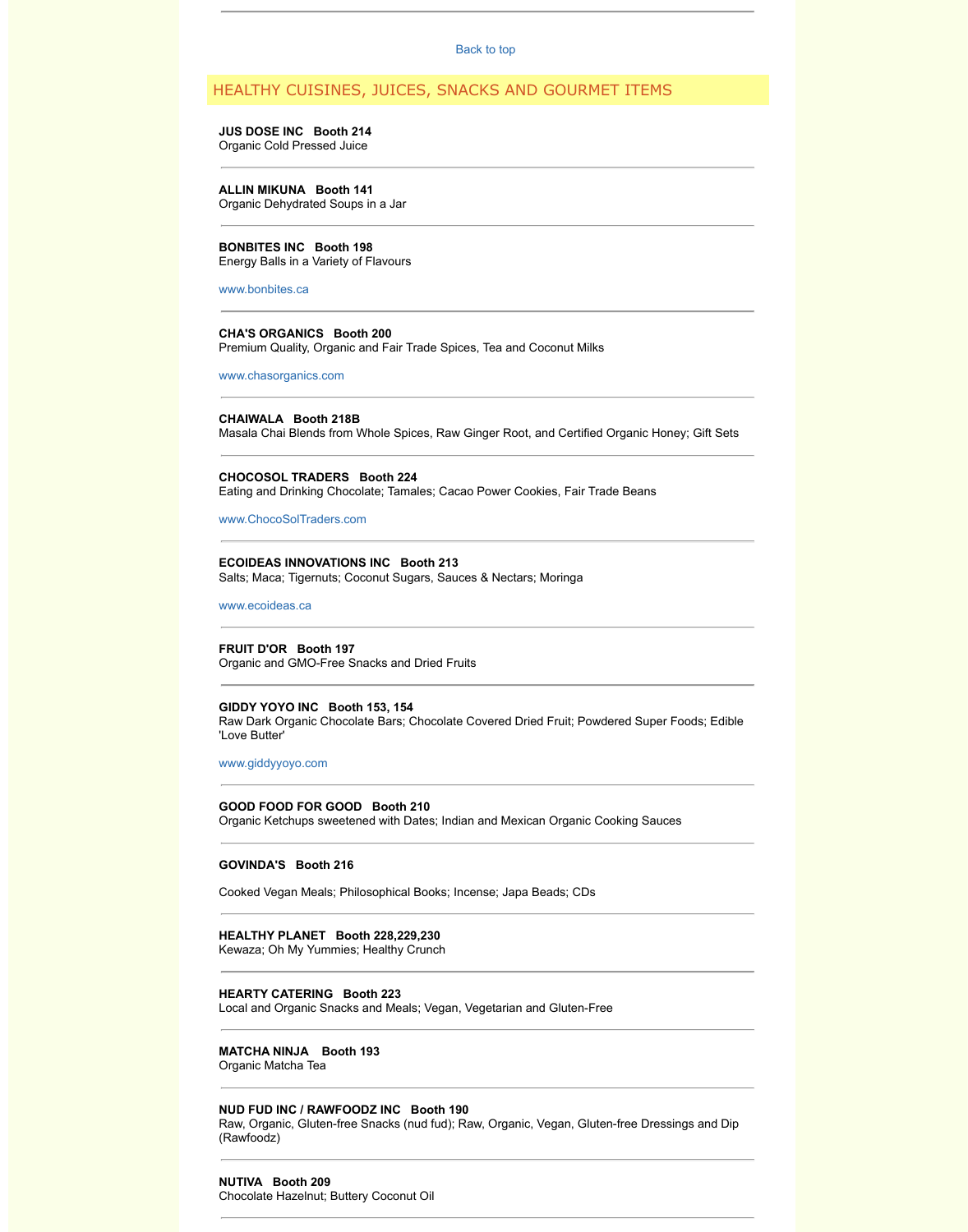# **BODY FOOD INC Booth 242**

bodyFood Dental, a pure essential oil tooth serum

### **CLEAR LIFE WATER Booth 134**

LivOn Labs and ClearLife Water Supplements; Lyposomal Vitamin C and I

www.livclear.ca

#### **COMPRIFIT CO Booth 171**

Biosources; Bio Plus Chlorella; Optifer Alpha; Heme Iron Supplement; Cor Wyn; Wild Oregano Oil

### **FLORA MFG & DISTR. LTD Booth 245**

Herbal Tonics, Plant Juices; Flora and UDO's Choice Products

# **FOREVER GREEN / FG EXPRESS Booth 243**

Ketopia: Exogenous Ketone Supplement; Power Strips; Solar Strips

Livepainfreenaturally.fgxpress.com

#### **GREEN ELEPHANT NUTRITION CENTRE [INC Booth](http://wholelifeexpo.ca/exhibitors.php#top) 116**

Collagen C Plus Amino; Collagen Joint; Colon Cleanser; Super Garcinia; L Relief; Diurex

# **HEALTHY PLANET Booth 180,181,182,183**

North American Herb & Spice; Skin Essence; Minimal; Ascenta; New Chapter; Green Press, Green Press, Green Press, G

www.healthyplanetcanada.com

# **HEALTHY PLANET Booth 201,202,207,208**

[Kaizen; Allmax;](http://www.livclear.ca/) Diesel; Natural Factors; Emergen-C; Platinum; Green Bea

www.healthyplanetcanada.com

# **HEALTHY PLANET Booth 203,204,205,206**

Vega; Healthy Crunch; Live Kombucha; Greens Your Colour; Omega Alph

www.healthyplanetcanada.com

### **HEALTHY PLANET Booth 178,179,184,185**

Genuine Health; Oh My Yummies; Zorah; Renew Life; Bio Steel; Interactiv

www.healthyplanetcanada.com

### **HIGH LEVEL WELLNESS Booth 86, 87**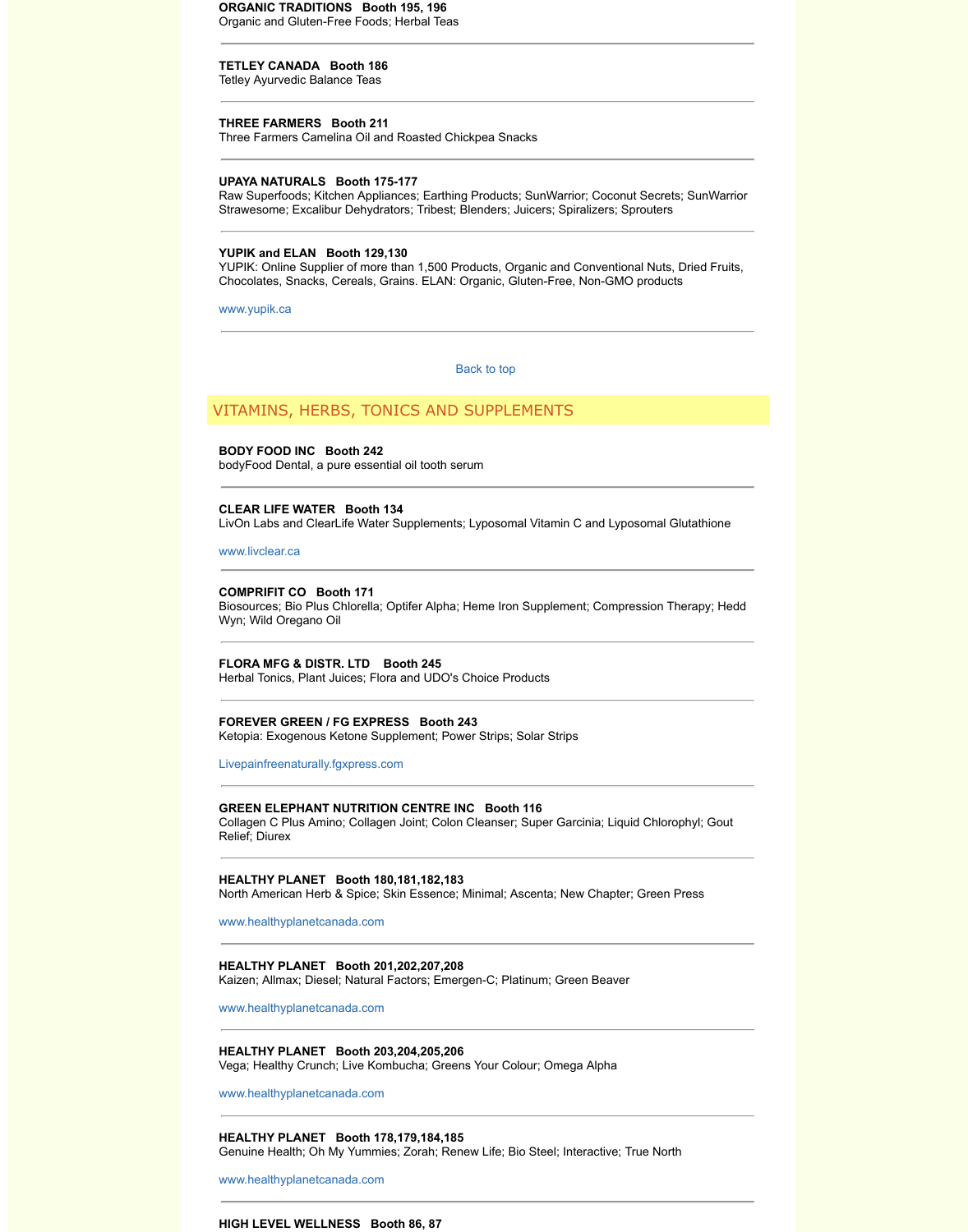better health needs of consumers worldwide

# **NANTON NUTRACEUTICALS LTD Booth 155**

Rhoziva – an extract of Rhodiola rosea, for stress and increased energy; Nourishing Plus 2011 for healthy hair, skin and nails; Nourishing Waves Kelp – For thyroid function; – for cardiovascular health and cholesterol

www.nantonnutra.com

## **NATURAL CALM CANADA Booth 157,158**

Natural Calm Magnesium; Super Leaf Moringa

## **NATURE'S SOURCE INC Booth 108, 109**

Natural Dispensary of Quality Vitamins and Supplements

# **NUVOCARE HEALTH SCIENCES INC Booth 256**

Weight Loss Daily Essentials Sleep Supplement; Anti-Aging

### www.NuvoCare.com

# **OSUMEX NATURAL ALTERNATIVES LTD Booth 135**

Natural Fermented Food; Flax Hulls; 5 Mushrooms Blend; Liquid Glucosar Metal, Free Radical, Adrenal, PH, 10-Parameters and other Non-Invasive

# **PRUVIT Booth 128**

Keto / OS Formula Providing Elevated Ketone Levels to the Body

# **PURE-LE-NATURAL Booth 124**

Organic Prebiotic & Probiotic Capsules & Powder; Chaga Extract Capsule B12; Chlorophyll; Oregano; Fiberrific and Vitamin D

#### **[SAGEE CANADA WE](http://www.nantonnutra.com/)LLNESS Booth 102**

Sagee for Brain Health; Pancreas Health for Glucose Balance

# **SMITH'S PHARMACY Booth 146-148, 161-163**

Integrative Pharmacy

www.smithspharmacy.com

### **SURO Booth 133**

Organic Producer of Elderberry-based Products: Cough Syrup; Suro Breat

# **THE HERB WORKS & ONTARIO HERBALIST ASSOC. Booth 160**  $\mathbf{H}$  Formulae Made From Wild-Crafted and Certified and Certified Organic Botanic Botanic Botanic Botanic Botanic Botanic Botanic Botanic Botanic Botanicals Botanicals Botanicals Botanicals Botanicals Botanicals Botani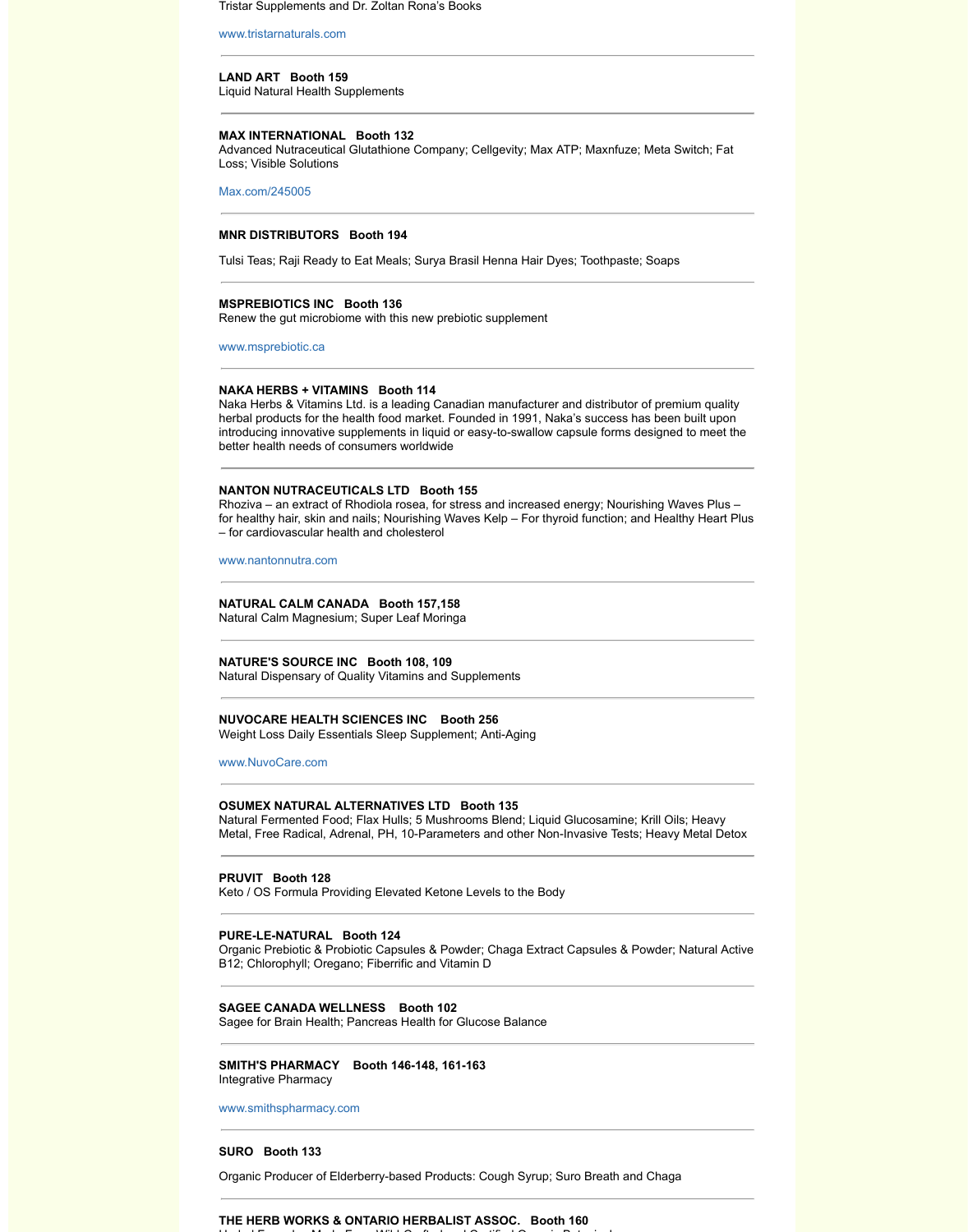# **ACADEMY OF CULINARY NUTRITION Booth 93**

Online School for Applied Training in Food and Nutrition; Meghan Telpner

#### www.culinarynutrition.com

## **CANADIAN HEALTH FOOD ASSOCIATION Booth 233**

The Canadian Health Food Association is Canada's largest trade associat health and organic products

www.chfa.ca

## **CANADIAN ORGANIC GROWERS Boot[h 61](http://wholelifeexpo.ca/exhibitors.php#top)**

Organic Information and Resources

## **CANADIAN SCHOOL OF NATURAL NUTRITION Booth 71**

Canada's Leading School of Holistic Nutrition, Teaching the Medicine of the Time Diploma Program

#### [www.csnn.ca](http://www.lifeforcepet.com/)

# **ENDANGERED SPECIES OF CANADA Booth 37**

Artwork for Auction - Charity

#### **FIGU-LANDESGRUPPE CANADA Booth 38**

Books and Booklets by Billy Meier; Free Brochures

# **INSTITUTE OF NATURAL HEALING ADVENTURES Booth 69**

[Educational Institute for Ho](http://www.culinarynutrition.com/)listic Medicine; Animal Holistic Healing; Natural

### **JULIE DANILUK CONSULTING Booth 232**

Books, Online Programs, Hemp Samples; Julie Daniluk RHN Bestselling A Healthy Gourmet Show

# **[LEAGUE INC](http://www.chfa.ca/) Booth 76**

League is the new digital alternative to traditional health insurance that connect employees to a comprehensive network of health services and benefits, gi choice, convenience and value

# **NUTRITIONAL THERAPY ASSOCIATION Booth 120**

Vocational Nutrition School - Nutritional Therapy Practitioner Program

# **[SOLAR SHAR](http://www.csnn.ca/)E CO-OPERATIVE Booth 62**

Solar Bonds; Investments in Solar Energy Offering a 5% - 6% Return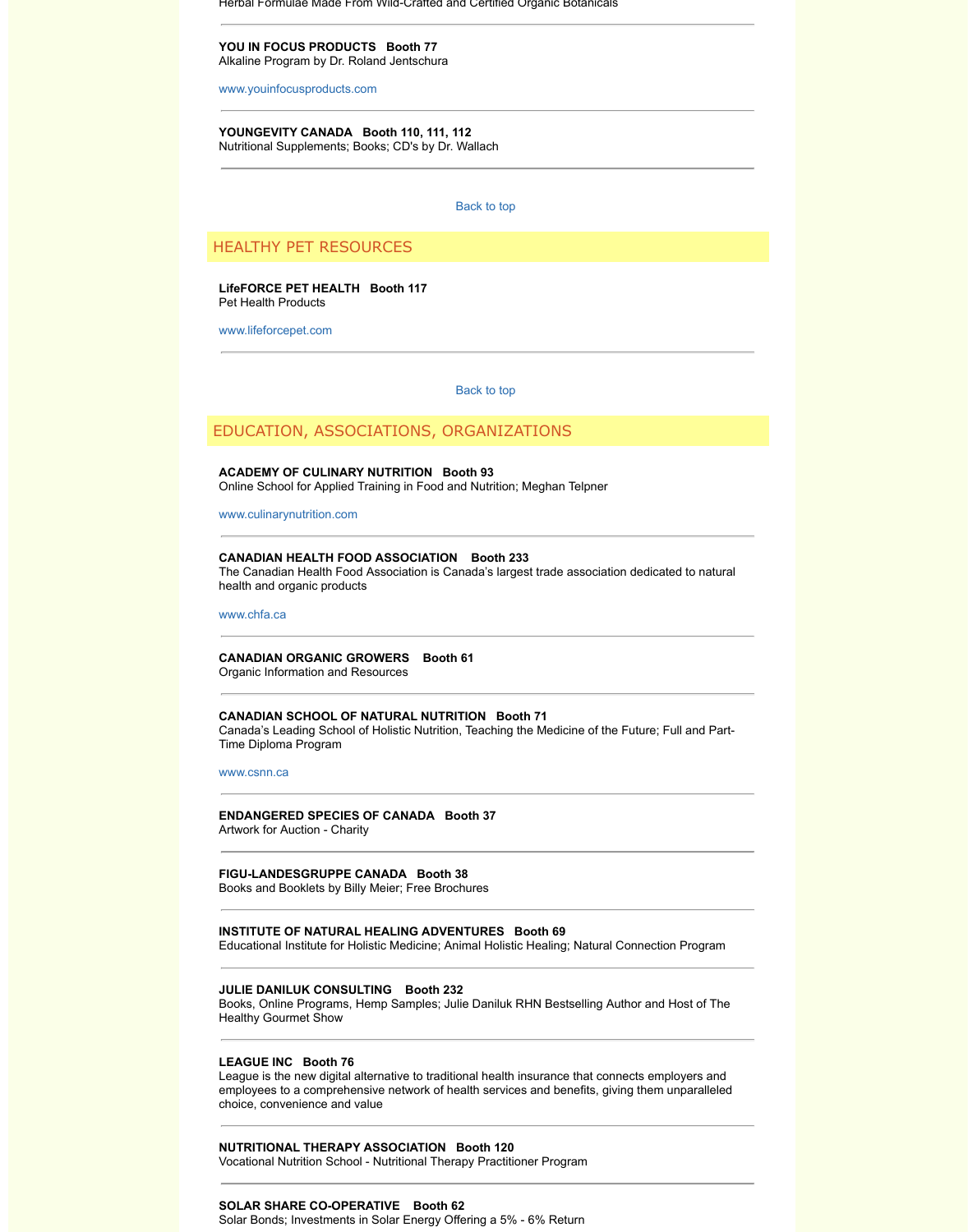Information Pertaining to Genetically Modified Foods in Canada

# **TRANSFORMATIONAL ARTS COLLEGE Booth 53**

Professional Training Programs; Holistic Health; Spiritual Psychotherapy; Spiritual Psychotherapy; Spiritual Director; Spiritual Director; Spiritual Director; Spiritual Director; Spiritual Director; Spiritual Director; Spi Coaching, Meditation & Personal Development

www.transformationalarts.com

# **VACCINE CHOICE CANADA Booth 113**

A federally registered not-for-profit society, formed in response to growing regarding the safety of current vaccination programs in Canada

www.vaccinechoicecanada.com

Back to top

# HEALTH SERVICES, CENTRES, TREATMENTS

# **ANDRE DECAIROS MASSAGE Booth 121**

Registered Massage Therapy; Thai Massage; Abdominal Detox Massage

**BIE HEALTH & WELLNESS Booth 78** Create Awareness of Bio-Energetics Intolerance Elimination (BIE)

www.biehealthandwellness.com

**DR. DANA COLSON & ASSOCIATES Booth 95, 96** Wellness-Based Dentistry + Crystal Bed

**[HEALING OASIS WITH CHER](http://www.transformationalarts.com/)IE DAY & TAREK BIBI Booth 72** Multi-Modality Energy Healing; Infinity Healing; Quantum Touch; Bio Mat S

**HOLISTIC SERVICES & PRODUCTS Booth 5** Mineral Deficiency Testing; Mineral Supplements

**INSTITUTE FOR HORMONAL HEALTH Booth 74, 75** Mona Lisa Touch (CO2 Laser Therapy for Urogenital Health); Isagenix Pro

www.hormonalhealth.ca

**JOSH GITALIS INC. Booth 92** Evidence-based clinical nutrition and integrative healthcare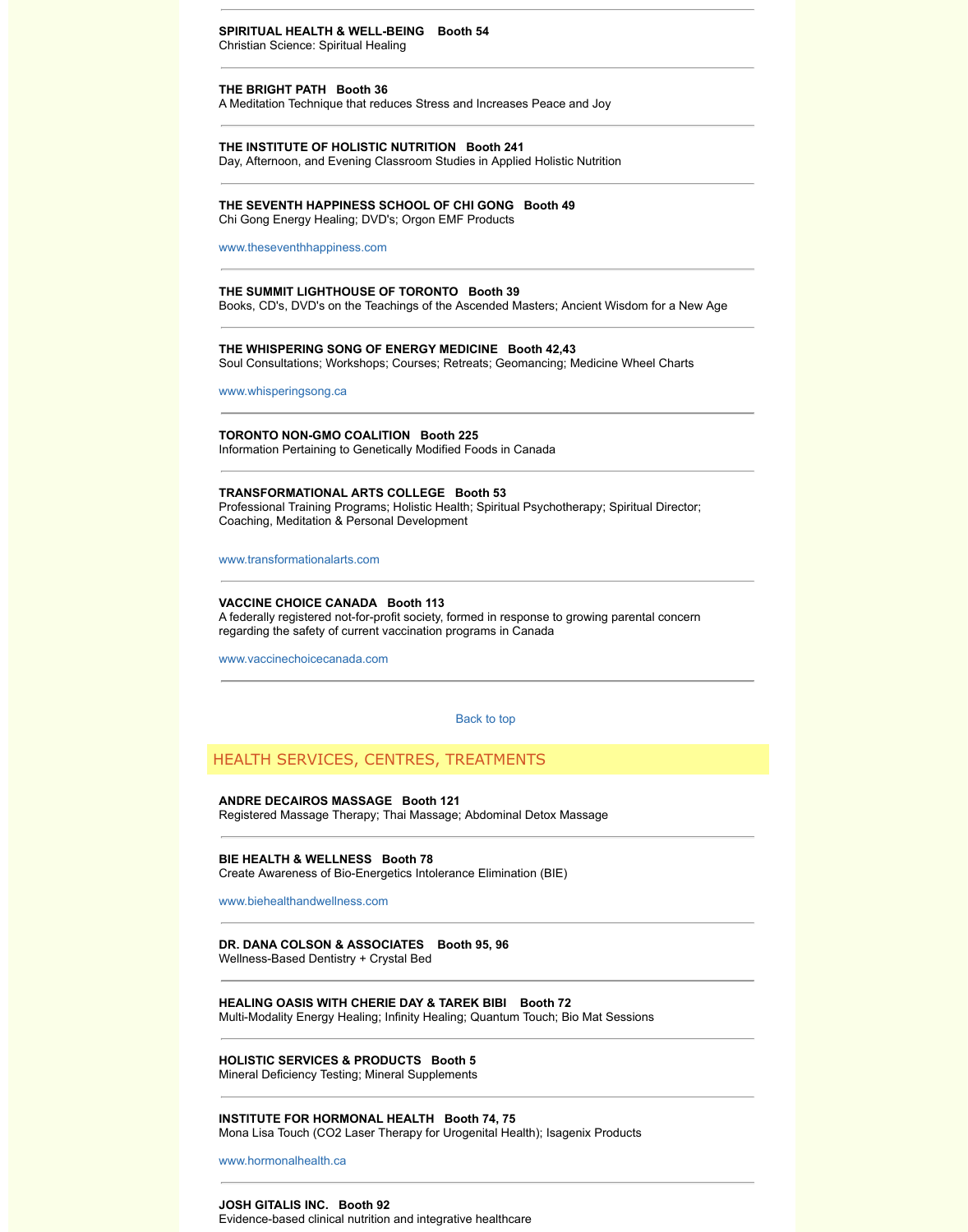# **TWEED Booth 29**

[Canada's Largest Pr](http://www.joshgitalis.com/)oducer of Medical Marijuana; Medically Approved Vap Merchandise - There will be NO Cannabis on Site

# **VIP BREAST IMAGING Booth 48**

Radiation-Free Breast Screening for Cancer Using the Automated Breast I

www.vipbreastimaging.com

**VITA HEALTH CLINIC Booth 80** Brain-Based Chiropractic

Back to top

# [ANTI-AGING, SKIN &](http://www.rosedalewellness.com/) BODY CARE, AROMATHERAPY

# **AKITA NATURAL SKIN CARE Booth 137** 100% Natural Rose Water, Rose Oil, and Skin Care Products

**ALL NATURALS COSMETICS INC Booth 125**

Shea Butter, Argan Oil and Essential Oils

# **ARBONNE CANADA Booth 119**

Botanically Based, Certified Vegan Skin & Hair Care and Nutrition Product Mineral oil, SLS, TEA, phthalate & Paraben

#### **AYOA INC Booth 15**

Essential Oils, Fragrance Oils; Diffusers; Diffuser Jewellery

## **[CONSCIOUS HEALTH Bo](http://www.vipbreastimaging.com/)oth 168**

Online Courses; Programs; E-Books; Ayurvedic Healing Oils and Ointmen Spice Kits and Teas

# **doTERRA Booth 257**

Life-Enhancing Benefits of Therapeutic-Grade Essential Oils

# **ENTYCE YOUR BEAUTY NATURALLY Booth 84**

Hand-Made Natural and Medicinal Hair and Skin Care Products

#### **IT WORKS Booth 123**

Body Applicator; Premium Supplements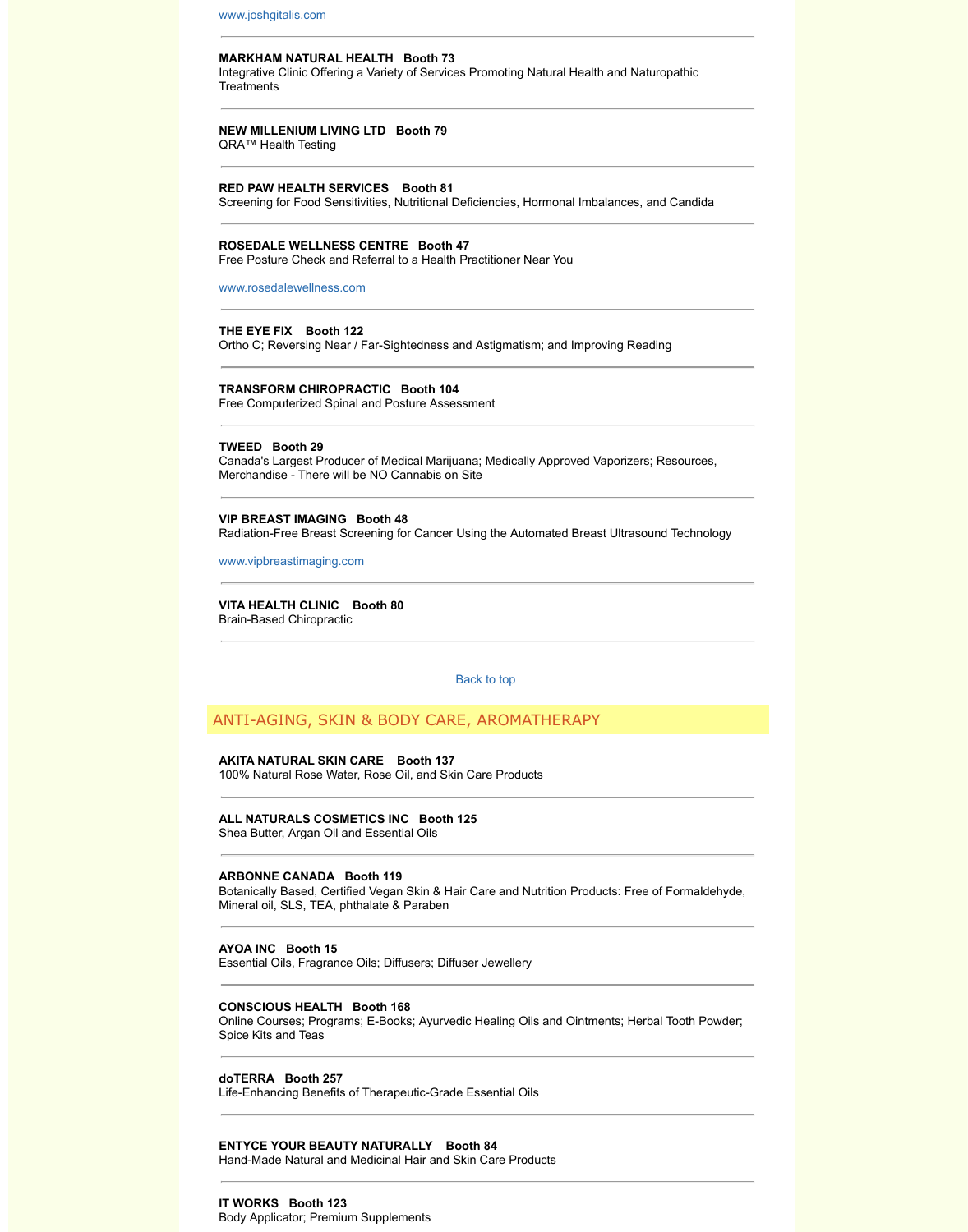# **YOUNG LIVING ESSENTIAL OILS Booth 88-91**

Young Living Essential Oils; Books and Flyers by Dr. Sabina Devita

www.youngliving.com

Back to top

# COUNSELLING, PERSONAL GROWTH & RETREATS

# **ANGELIC RETREATS Booth 11**

Angelic Healing Treatments; Eleven Skincare & Skin RnR Nourishment

www.angelicretreats.ca

**ART OF BIM / ERIK VALDMAN Booth 68** Karma Diagnosis; Stress; Anxiety; Sleep Evaluation and Guidance.

www.KarmaSecrets.com

# **AURA PHOTOS BY FIRST STAR Booth 1**

Advanced Kirlian Aura and Chakra Photos

# **BOD-E-TUNE WELLNESS Booth 261**

Counselling for Autism; Diatomaceous Earth; Frequency Tuning Bracelets Shaper

### **CENTRE OF CIRCLE WISDOM Booth 67**

Energy Medicine Program; Shamanic Healing; Mother Earth Spirituality; S

www.circlewisdom.ca

# **CLEARLY CONSCIOUS Booth 82**

Sound-based tools of transformation designed to assist you on your journe help change the lense through which you see your world simply by listenin analysis, personal frequencies, award-winning structured water and Scala

# **[COLOUR SPEAKS Bo](http://www.angelicretreats.ca/)oth 31**

AURA-SOMA® Colour care system and Consultation: Non-Intrusive Self-S Self-Discovery using Dual Colour Equilibrium Bottles - Explore inner Poter Greater Awareness of Inner beauty; Deepen Harmony and Balance

# **[DISCOVER YOGA NIDR](http://www.karmasecrets.com/)A Booth 239**

iRest: A Meditation Path for Relaxation, Health and Spiritual Inquiry; Counselling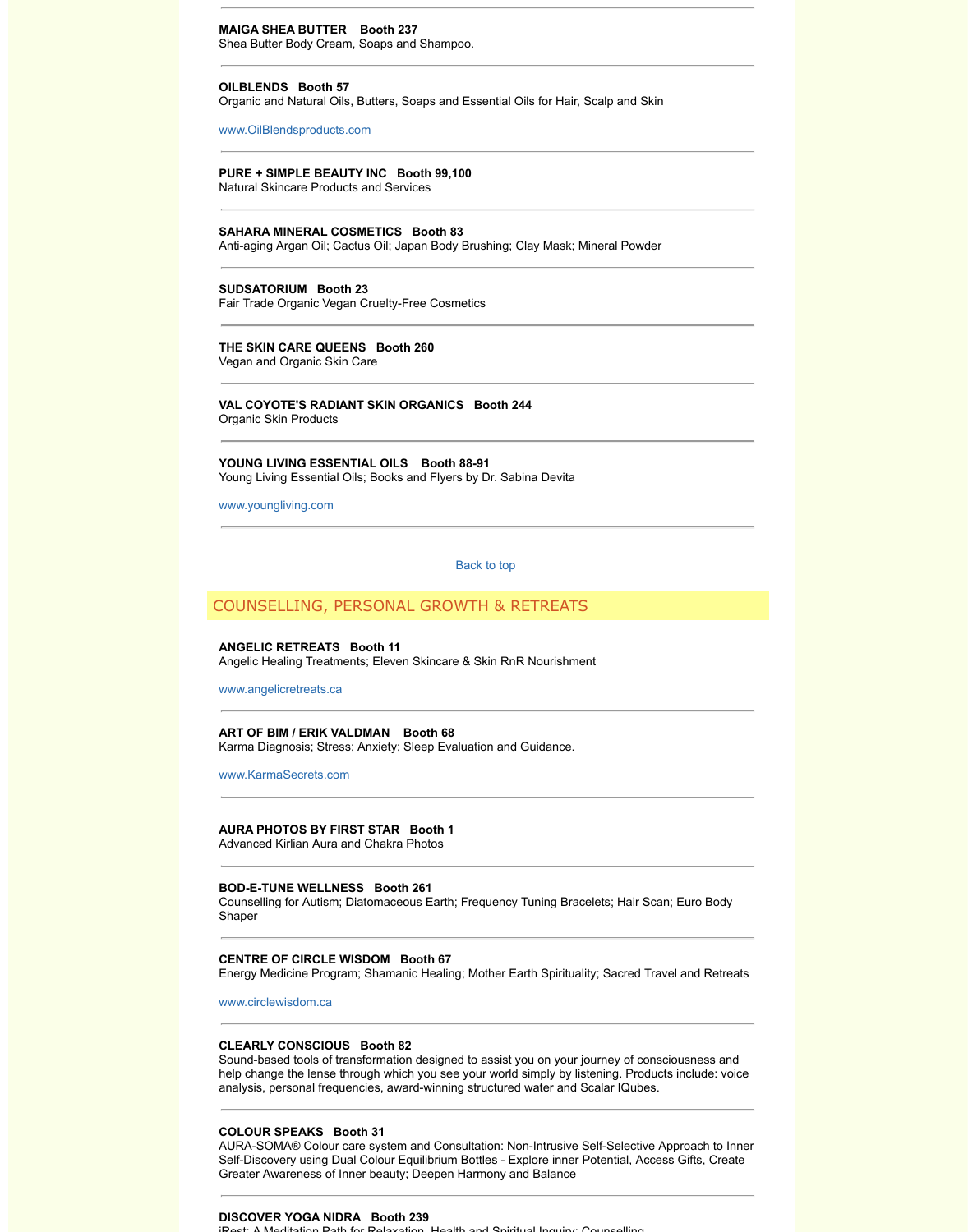**THE WHISPERING SONG OF ENERGY MEDICINE Booth 42,43** Soul Consultations; Workshops; Courses; Retreats; Geomancing; Medicin

http://whisperingsong.ca

**TOCA TRAVEL Booth 255** One Tribe Travel – Badass Wellness Journeys to Costa Rica

www.onetribetravel.com

Back to top

# HEALING JEWELLERY & STONES, CRAFTS, ECO-CLOT

**HAMSA HEAVEN Booth 6** Yoga Wear; Crystal Jewellery and Healing Products

### **ALICJA CENTRE OF WELL-BEING Booth 66**

Dowsing Rods; Pendulums; Neutralizers; EMF Protection; Pyramids; Vibrational Australian Jewellery; C Talismans & Amulets

### [www.intuitivedowsin](http://www.sugarridge.ca/)g.com

## **AMBERSOUL Booth 45, 46**

Sacred Russian Stone Shungite; Pendants with Sacred Symbols; Pyramid Rough Stones

# **ASIRI'S TREASURES Booth 21**

Handmade Alpaca Wool Clothing from Peru

#### **ATLAS TROVE Booth 58**

[Healing Crystals, Jewelle](http://www.onetribetravel.com/)ry; Superfood Tonics

## **CAMEL COMPANY of CANADA Booth 2[4,25](http://wholelifeexpo.ca/exhibitors.php#top)**

Camel and Yak Wool Apparel and Bedding

# **CHIC MADE CONSCIOUSLY Booth 20**

Chic Made: Accessories from Tire Inner Tubes, Fairly Traded: Bracelets; B Earrings Spirit of Vera: Hand-Crafted Sterling Silver Jewellery Rings, Neck